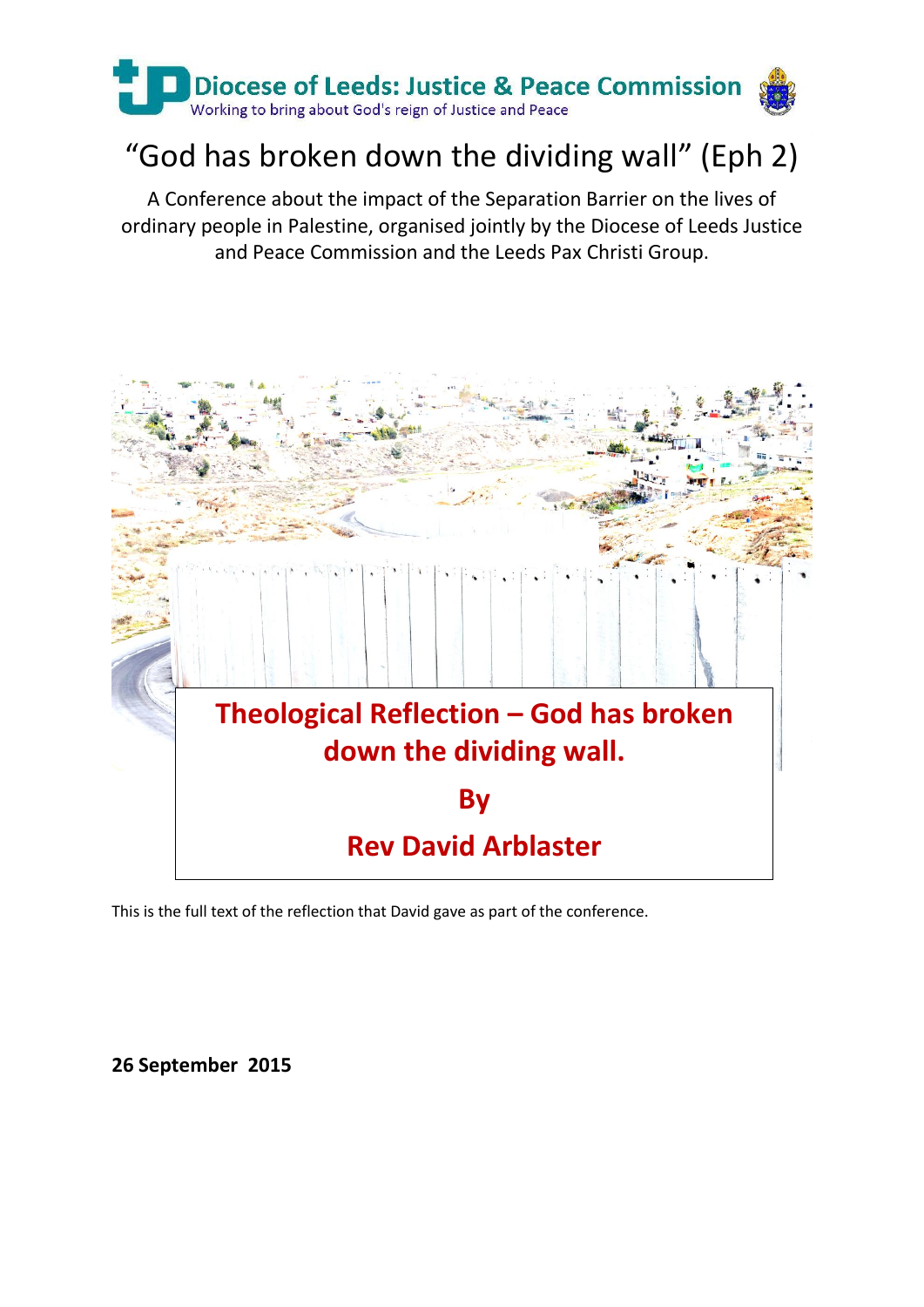

Ephesians 2 12-15.

*"Now in Jesus Christ, you who used to be so far off have been brought close by the blood of Christ. For he is the peace between us and has made the two into one entity and broken down the wall which used to keep them apart, by destroying in his own person the hostility, that is the Law of commandments and its decrees. His purpose in this, was by restoring peace to create a single Humanity out of the two of them and through the cross to reconcile them both to God in one Body, in his own person he killed the hostility. He came to bring the good news of peace to you who were far off and peace to those who are near."*

The extract from Ephesians that is the inspiration for this event speaks in uplifting terms of peace, and of the ending of hostility and of separated peoples being brought together.

It seems a forlorn hope, that the wall will be broken down. But stranger things have happened. One recent example is the reconciliation between Cuba and the USA. In 1973 Fidel Castro is reputed to have said that "the United States will sit down and talk with us when it has a black president and the world has a Latin American Pope."

The wall in the passage read is not merely a physical barrier. It has both a physical and a psychological meaning. The historian **Josephus** tells us that there was a stone partition 3 cubits high separating the outer court of the Temple from the inner court. On this partition were signs prohibiting, under pain of death, any foreigner from going further. The Stone wall was but a token of a whole system of separation that went into every phase of life. Since the Jews were God's holy, consecrated, people, they were to keep themselves from all defiling influences and the Law and its decrees were the means of doing this. As 2nd Century Greek Jew **Aristeas** wrote: *"Our Lawgiver fenced us round with impregnable ramparts and walls of iron that we might not mingle at all with any of the nations, but remain pure in body and soul"*. (1)

The psychological barrier made real contact between Jew and Gentile impossible. For fear of contamination from idols or foods sacrificed to idols, no Jew could eat with a Gentile or enter his home.

The passage from Ephesians is revolutionary thinking, in that it sees Jew and Gentile as equals before God, and prophesizes not so much the end of the Laws of God but the end of Legalism.

Over the centuries this passage found only limited acceptance. As the Christian Church came into ascendancy- claims of contamination shifted the other way - from Gentile to Jew. Injustice and persecution of the Jewish people culminating in the Holocaust. And now we see the same claims of purity and fear of contamination as a central plank of Islamic State.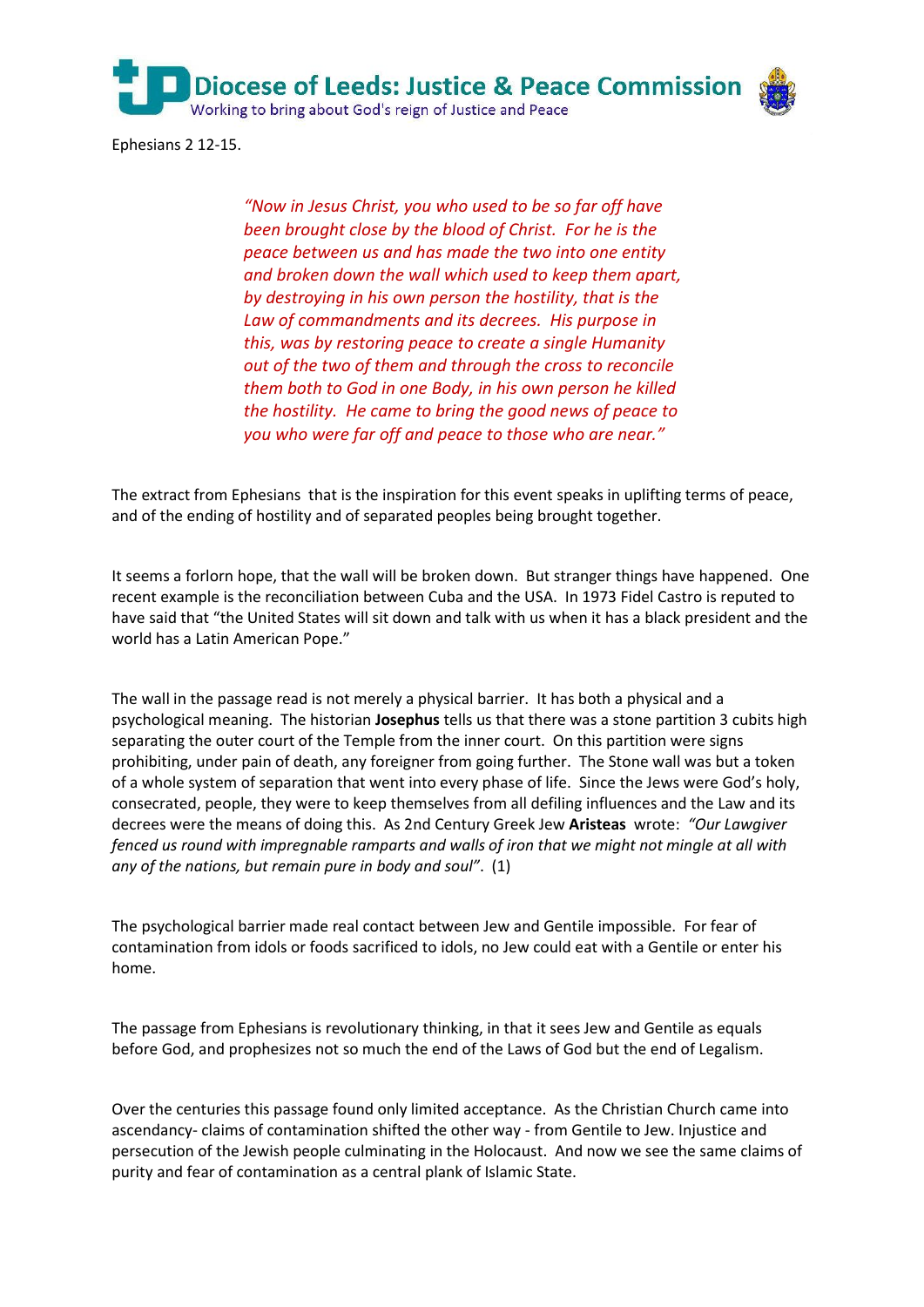

At the end of the 20th Century it looked as if we were beginning to learn to do without walls and borders. We witnessed the destruction of the Berlin wall and the end of the Iron Curtain, the opening of the European borders in the Schengen zone. The Chinese Bamboo curtain was raised. It even looked hopeful that the 99 Belfast peace walls would come down.

But alas the motivation to build walls is ever strong. We are all very good at building walls, we build walls of fear and to protect us from contamination. Wall building is a quick fix for politicians under pressure. Keep them out. Separate, divide.

We are living in a new age of wall building.

Donald Trump promises to build a great wall along the border with Mexico. We see massive fences going up around the Channel Tunnel entrances, the new wall along the Hungarian Border the disregard of the Schengen treaty. As Anna Rowlands recently wrote in the Tablet we are beginning to see the image of a sclerotic Fortress Europe. and even closer to home many housing estates are now gated. You might well ask who are we to criticize Israel for its wall building when we are doing



the same.

Nevertheless in the context of the current event Israel continues to extend its separation wall - it looks like the recent court case to halt the wall at Cremisan on the borders of Bethlehem, has failed.(2) And Israel is now building another 30 kilometre fence along the Jordanian border. (3)

The problem with reliance on walls to protect and separate us is that we start to lose contact with those on the other side of the wall. We start to make them into the enemy, to see them as less than ourselves, as the problem whose

lives are worth less than ours. Walls breed resentment, their military and economic cost is unsustainable.

Walls are never effective and are all indeed destined, in the long run to become tourist attractions.

Liberation Theology with its emphasis in values of justice and struggle against oppression is relevant to the Palestinian situation. These are values that lie at the heart of the Holy writings of Judaism, Christianity and Islam.

By encouraging people to reflect on their situation in the light of Holy Scriptures, liberation theology encourages us to see the world from the perspective of the oppressed and to join in their struggles. This implies an active pursuit of justice and resistance to oppression. Such theologies have played an effective role in reshaping the societies of Latin America, were instrumental in the fight against apartheid in South Africa and underpinned the destruction of Communism in Eastern Europe.

There are underlying theologies of Liberation in each of the faiths of the Holy Land. In the case of Catholic Christianity Liberation Theology has survived the stigma of and demonization attached to it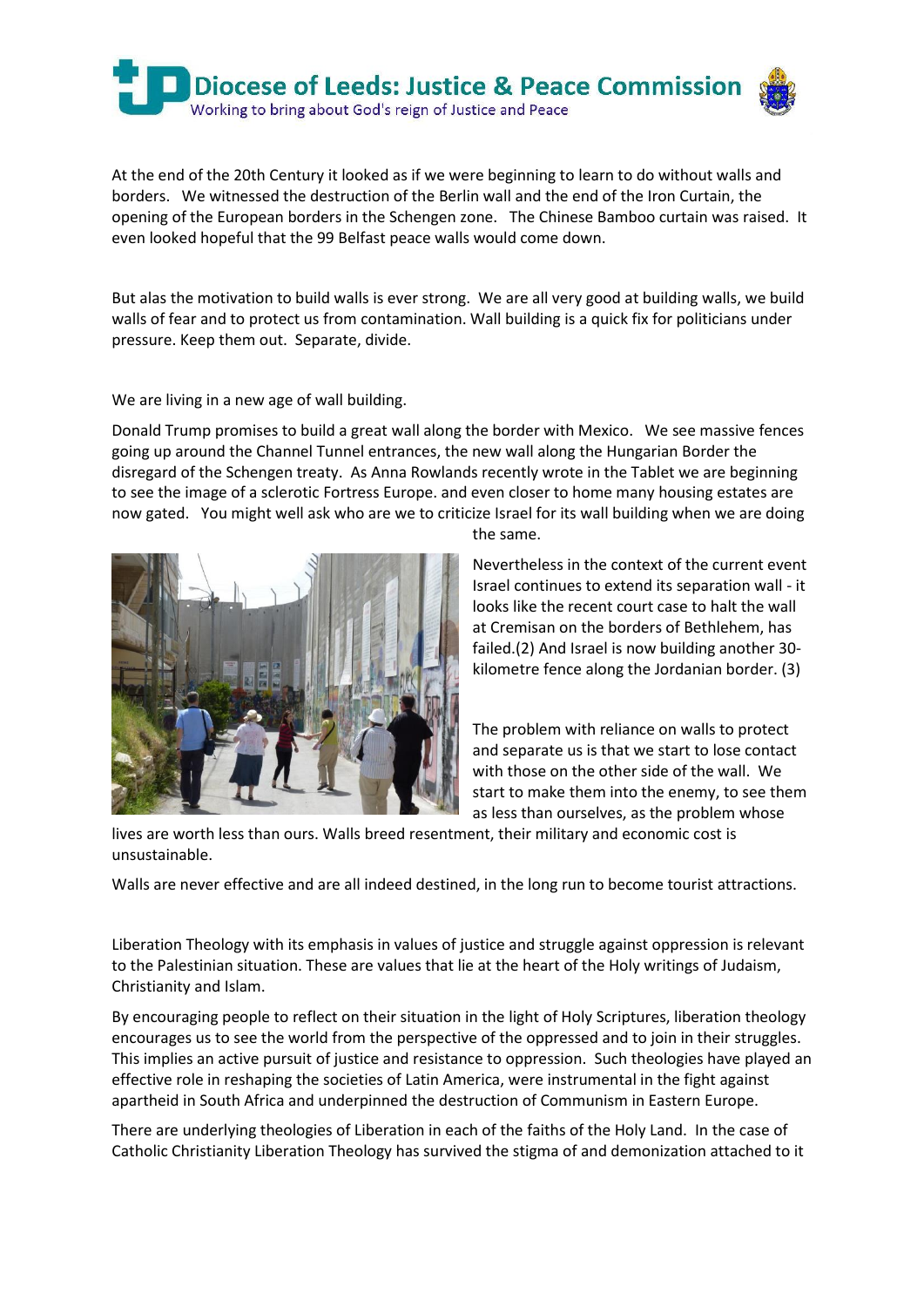

by its detractors, and indeed has been normalized by the Beatification of Oscar Romero and its endorsement by Pope Francis.

Liberation theology prompts Christians not to remain passive or indifferent to the plight of the poor and oppressed. Religion is not neutral. It exists to give safety and life and to save people from depravation.

Liberation theology in its theory and praxis can help to explain why the resistance movement in Palestine is important and why so many people of the world feel responsible about Palestine's oppressed society.

Liberation theologians view as inadequate notions of God derived from Greek philosophy which perceive God as distant and removed from human history. In contrast Liberation theology stresses the incomprehensible mystery of God who can be discovered in the course of human history. God is present as the crucified God whose being is submerged in the dark world of misery. God is found on the crosses of the oppressed, not just in the bright light of beauty and wisdom. The movement that became known as "Liberation Theology" began with an awareness that it is blasphemous to care for people's souls whilst ignoring their needs for food, shelter and human dignity. As Jesus participated in the suffering of the poor, and proclaimed to them the good news of justice and freedom, so must today's church engage in the struggle for justice.

In his reflection on the Universality of Liberation Theology the Islamic theologian "**Saied Ameli**" (4) suggests that liberation theology requires three major elements to work as a universal force, and hence be applicable in the Palestinian situation and other 'global and collective problems' which are related to oppressed society'

The first element is a return to God. Whether Muslims, Christians or Jew, we all believe we are creatures, that we fair from God. If we are not fair to God, we cannot be fair to ourselves and we cannot be fair to others. The liberation of Palestinians, will come about when they too are seen as creatures of God by those oppressing them. To do this other followers of faith must be liberated from, and force 'the international Community to liberate (the idea of) God from any 'Chosen Community' attachment. The only Chosen people are the oppressed and the poor. This is why today, Palestinians should be considered "A Chosen Oppressed Community.

The second element that Ameli suggest is Selflessness. The minimization of personal desires, and dogmatic attachments to nationality, ethnicity and even religion is a major requirement for caring for the oppressed and poor people. This is not only about the selfishness of us as individuals but the collective selfish of 'isms' such as Eurocentrism, Americocentrism, Zionism, Militarism, Legalism or Islamism which ultimately requires the demolition and destruction of 'others' for the price of supporting the self. Thus the Palestinian problem becomes a global issue for all human beings who care about others.

The Centrality of Justice is the third element that Ameli suggests. The concept of Justice and treating others as we would wish to be treated is at the heart of Jewish, Christian and Islamic scriptures.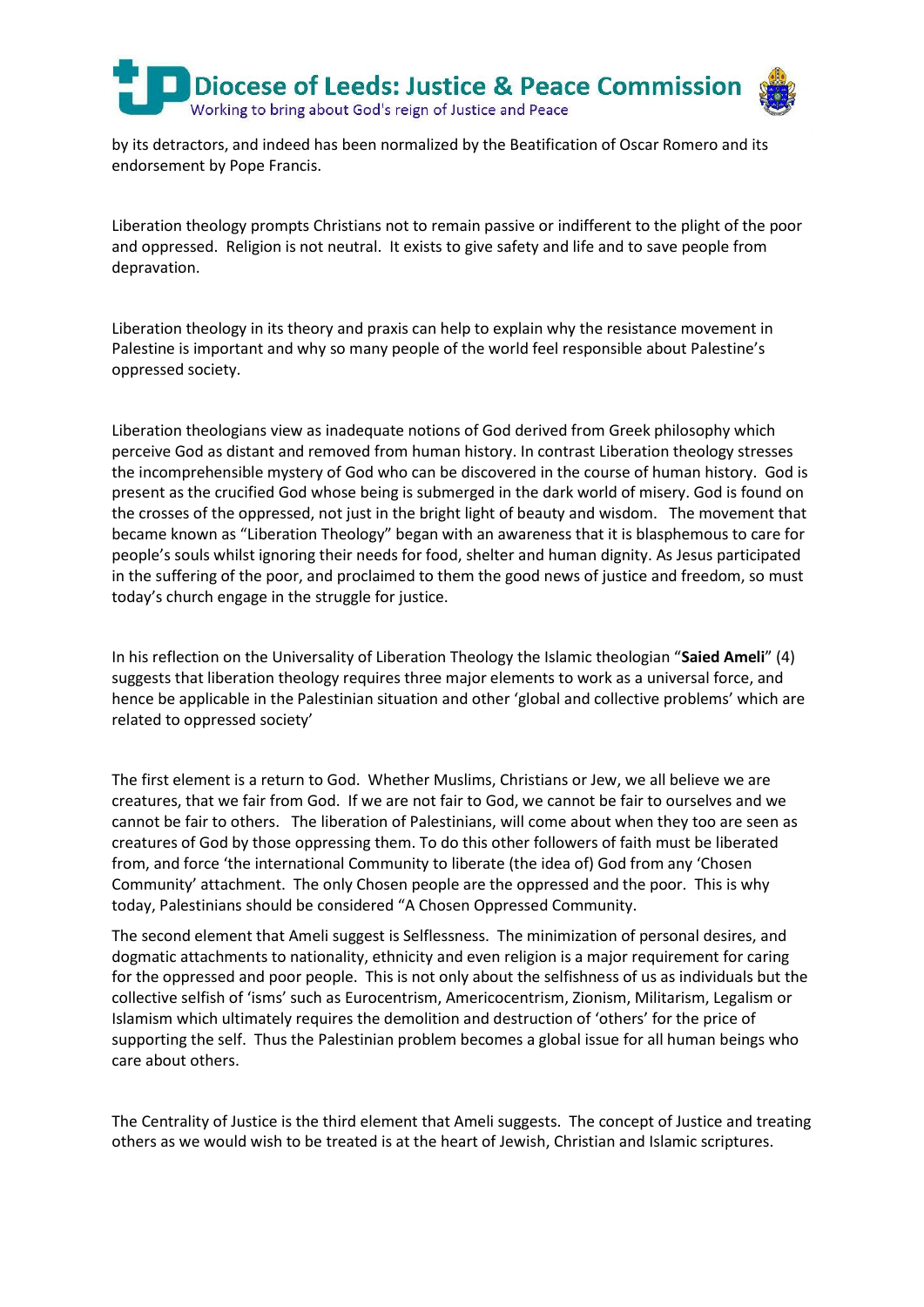**Diocese of Leeds: Justice & Peace Commission** 



Working to bring about God's reign of Justice and Peace



One major sources of such reflection on the Palestinian situation is "A Moment of Truth" the Kairos Statement – the statement released in December 2009 by the Patriarchs and Heads of Churches in Jerusalem on behalf of the Christian communities of the Holy Land. I am sure most here will be familiar with that document. (5)

It was a call for the International Community to stand by the Palestinian people who have faced oppression, displacement, suffering and clear apartheid for more than six decades.

The church leaders are unequivocal in declaring the military occupation of Palestine a sin against God and against humanity, and also holds that non-violent resistance to this injustice is not only a right but a duty for

all Palestinians including Christians.

It mirrors a similar document – the South Africa Kairos Document launched in 1985 which proved to be influential in the struggle of South Africans against the oppression they faced.

In *A Moment of Truth* the separation wall is cited as a major cause of injustice.

It says"

*The separation wall erected on Palestinian territory, a large part of which has been confiscated for this purpose, has turned our towns and villages into prisons, separating them from one another, making them dispersed into divided cantons.*

The document itemizes all the other problems faced by the Palestinian people which we are familiar with today.

To the Christians of the Holy Land, their Land has a universal mission. God sent the patriarchs, the prophets and the apostles of the three Abrahamic faith's to this land and there is ever urgent call is for this land to be a land of reconciliation, peace and love.

From the point of the Palestinians it appears that the West has sought to make amends for what the Jews endured in the countries of Europe at the expense of the Palestinians' land. The attempt to correct one injustice resulted in a new injustice.

Despite the awful history of the British in the land the people still have a great hope that our country's influence will make a difference. I recall very vividly visiting a small Palestinian village centred around the tomb of Zachariah. As we walked into the village a very elderly women waved us over and said Oh I see you are British, I was here when you came through here in 1946. Its all your fault. Sit down and drink coffee with me.

If you have visited the Holy Land you will know how hope in a better future does remain strong. But as you will also know that hope is growing very thin. I will never forget the conversation I had after Mass in Bethlehem, when I was talking to an elderly man and told him that one of the purposes of our visit was to keep the knowledge of what was happening in their land and to their people alive in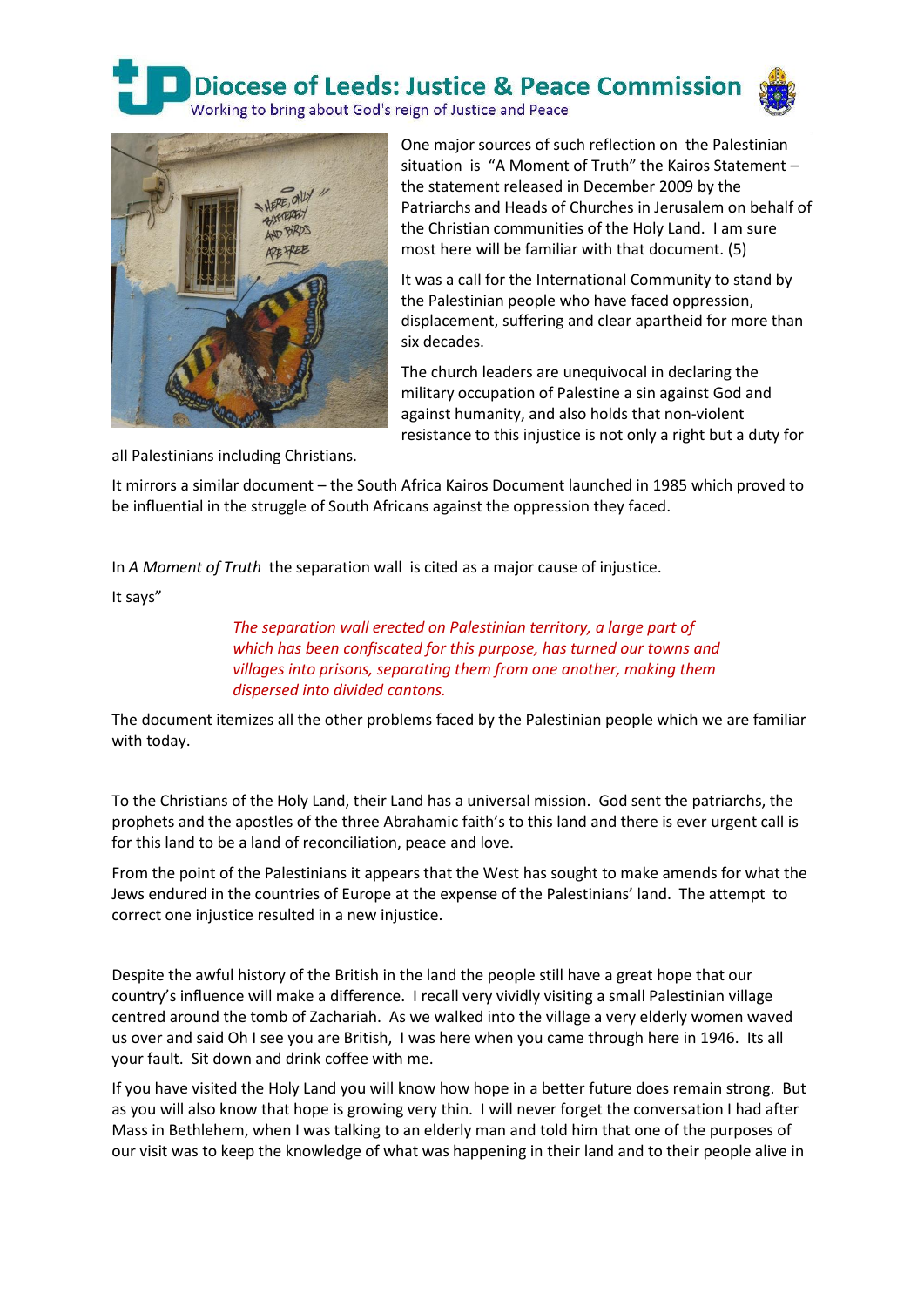## **Diocese of Leeds: Justice & Peace Commission** Working to bring about God's reign of Justice and Peace

Britain and the West, so that they would not be forgotten. His salutary comment was – yes I have been hearing that message of over 60 years. But nothing ever changes.



In early September when I was thinking about this session, that very sad and poignant picture of Aylan Kurdi – the three-year old Syrian boy washed up on the shores of Turkey had just been published and at least for a while our politicians were stimulated into responding. At the same time on social media – Yousef Munayyer posted the following message.

"As a Palestinian I can tell you this much if pictures of dead kids really did stir global conscience Palestine would have been free long ago".

These are thoughts mirrors those in the Kairos document:

"Yes, the initiatives, the conferences, visits and negotiations have multiplied, but they have not been followed up by any change in our situation and suffering."

Despite this the hope of the Christian leaders remains strong , because their hope is from God. They have a faith rooted in the unquenchable believe that God alone is good, almighty and loving and that his goodness will one day be victorious over the evil in which they find themselves.

In the words of the former Chief Rabbi, Jonathan Sachs every religion must wrestle with its dark angels, and so today must we, Jews, Christians and Muslims alike. For we are all children of Abraham and only when we make space for one another as brothers and sisters will we redeem the world from darkness and walk together in the light of God. (6)

#### **References:**

- (1) The Jerome Biblical Commentary, 1968
- (2) The Guardian 18 Aug 2015
- (3) www.haaretz.com 06 September 2015

(4) Towards a New Liberation Theology: Reflections on Palestine. Ed's Arzu Merali and Javad Sharbaf. 2009 Islamic Human Rights Commission.

- (5) A Moment of Truth. Kairos Palestine, 2009
- (6) House of Lord's Hansard: 30 October 2014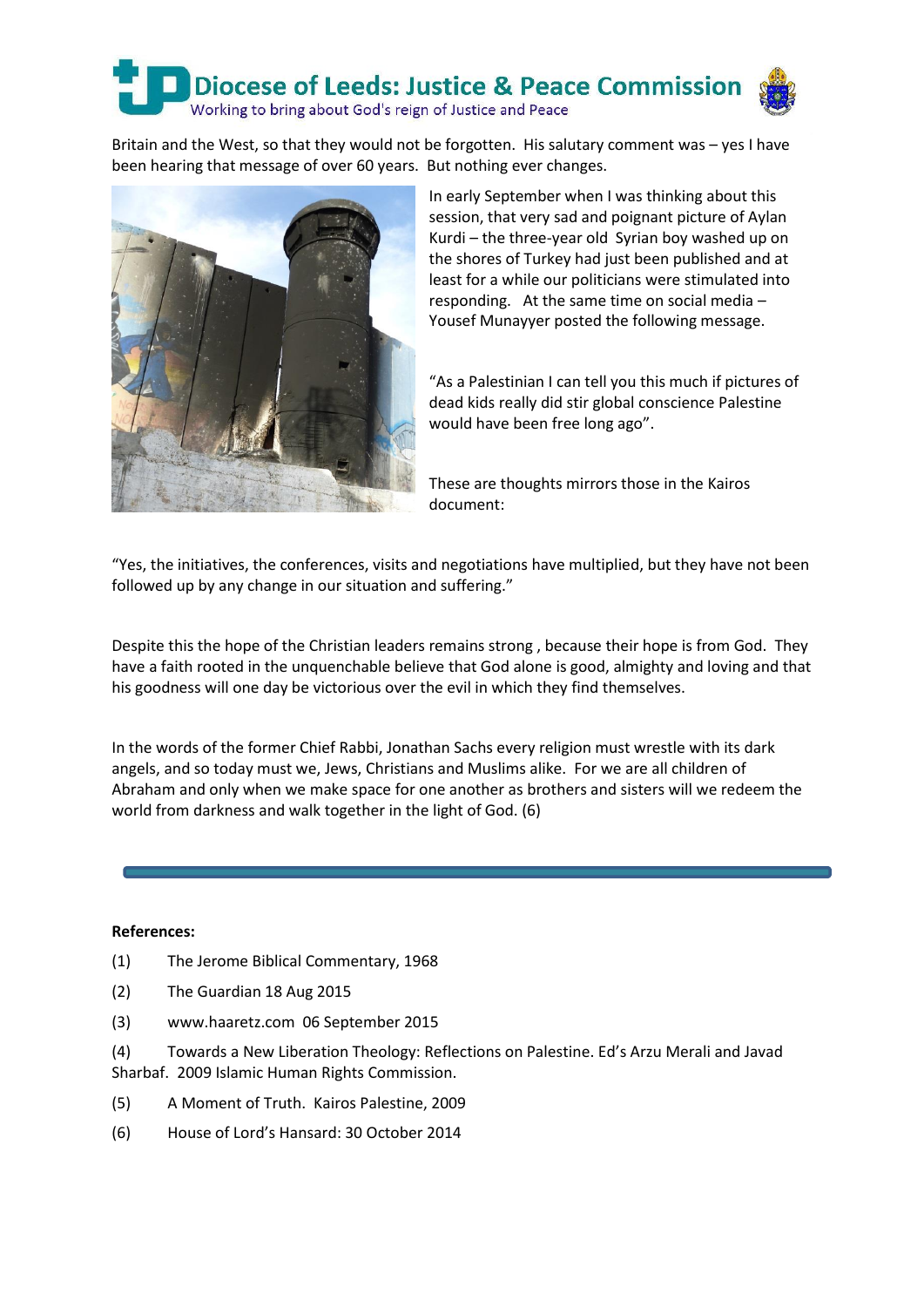

Additional Information is available in many places. Here are a few starting points:-

#### **Diocese of Leeds Justice & Peace Commission website**

There are pages on the J&P website specifically related to Palestine and events there.

<http://www.leedsjp.org.uk/campaigns/palestine/>

#### **Sabeel**

Sabeel works for a just peace for the people of Palestine and Israel. Started by Palestinian Christians, Sabeel promotes non-violence and reconciliation. **Friends of Sabeel UK** is working in Britain to support that vision. There is a Yorkshire group and they hold regular events.

**<http://www.friendsofsabeel.org.uk/>**

#### **Pax Christi**

The continuing struggle for justice in Palestine is a continuing priority for Pax Christi, which in May 2015 held its International Assembly in Bethlehem. They have many good campaigning resources and background briefings – as well as links to many other websites that are rich sources of information.

**<http://paxchristi.org.uk/campaigns/israel-and-palestine/resources-and-documents/>**

#### **+972 Magazine**

This is a blog-based magazine. They describe themselves as a group of journalists, bloggers and photographers whose goal is to provide fresh, original, on-the-ground reporting and analysis of events in Israel and Palestine. Their collective is committed to human rights and freedom of information, and they oppose the occupation. However, +972 Magazine does not represent any organization, political party or specific agenda.

**<http://972mag.com/>**